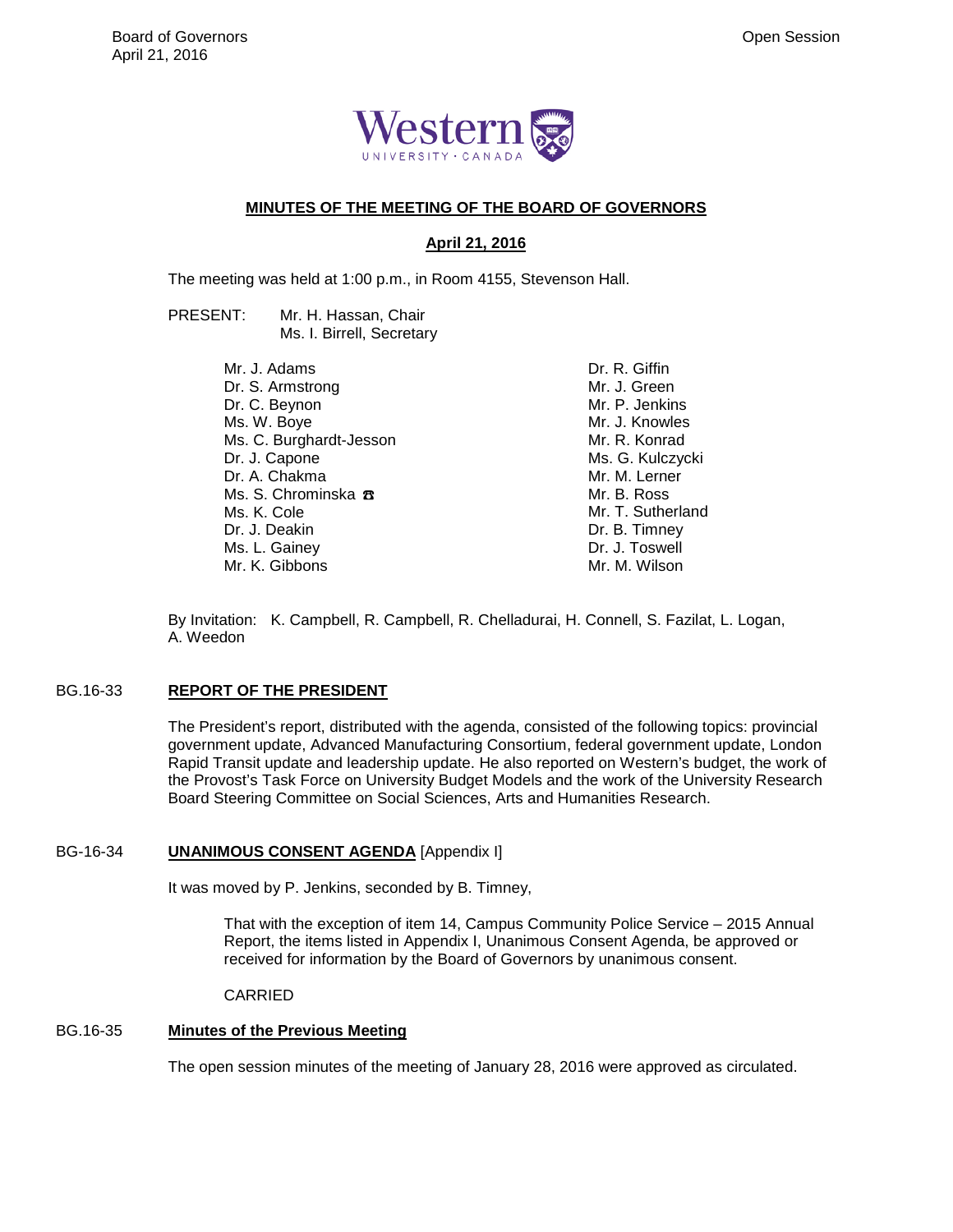#### **REPORT OF THE PROPERTY & FINANCE COMMITTEE** [Appendix II]

#### BG.16-36 **2016-17 University Operating and Capital Budgets**

It was moved by R. Konrad, seconded by M. Lerner,

That the Board of Governors approve the 2016-17 University Operating and Capital Budgets and the Proposed Program Specific Fees and Other Supplemental Fees for 2016-17.

R. Konrad stated that the budget is representative of Western's values and mission and thanked those who were involved in its preparation over many months of work.

Dr. J. Deakin presented a detailed overview of the budget, using slides attached to these minutes as **[Appendix 1](#page--1-0)**. She highlighted the following:

- The internal and external budgetary context, including the provincial deficit, the continued funding formula review and the uncertain tuition framework beyond 2016-17.
- The alignment of the budget with Western's strategic priorities and the slight increase in operating revenues from the forecasted 2.5% to 3.7% in 2015-16, largely due to an unexpectedly high acceptance rate in Engineering.
- The general trend of flattening enrollment in most universities and keeping Western's enrollment numbers at steady-state between 5,100 – 5,500 first-year students.
- Revenue in 2016-17 is forecasted at \$728.5M and expenditure at \$732.4M, which will create an in-year deficit of \$3.9M by year's end.
- In 2016-17, 65.9% of the operating revenues will be channeled to academic units, which is the highest rate among the U15 universities.
- The operating reserve will be drawn down to \$9.5M by the end of the four-year cycle in 2018-19, from the current \$48M in 2015-16.
- The capital budget will support long-range space plans and a total of \$134.4M will be spent on new construction, repairs and modifications.

A member asked if there are plans to close down Ivey's EMBA program in Asia. Dr. Deakin responded that Ivey suspended admissions into the program this year and next, but it is looking for partnerships for the program for the future.

Answering a question regarding potentially increasing enrollments further, Dr. Deakin explained that Western is now at capacity for undergraduate student space and has physical constraints in classroom and study space, recreational facilities, and dining space, especially at UCC; however, there is still room to grow on the graduate side.

A member expressed concerns about the rapidly dwindling operating reserves forecasted in two years. Dr. Deakin explained that this can be curtailed if necessary by adjusting discretionary spending over the years.

The question was called and CARRIED.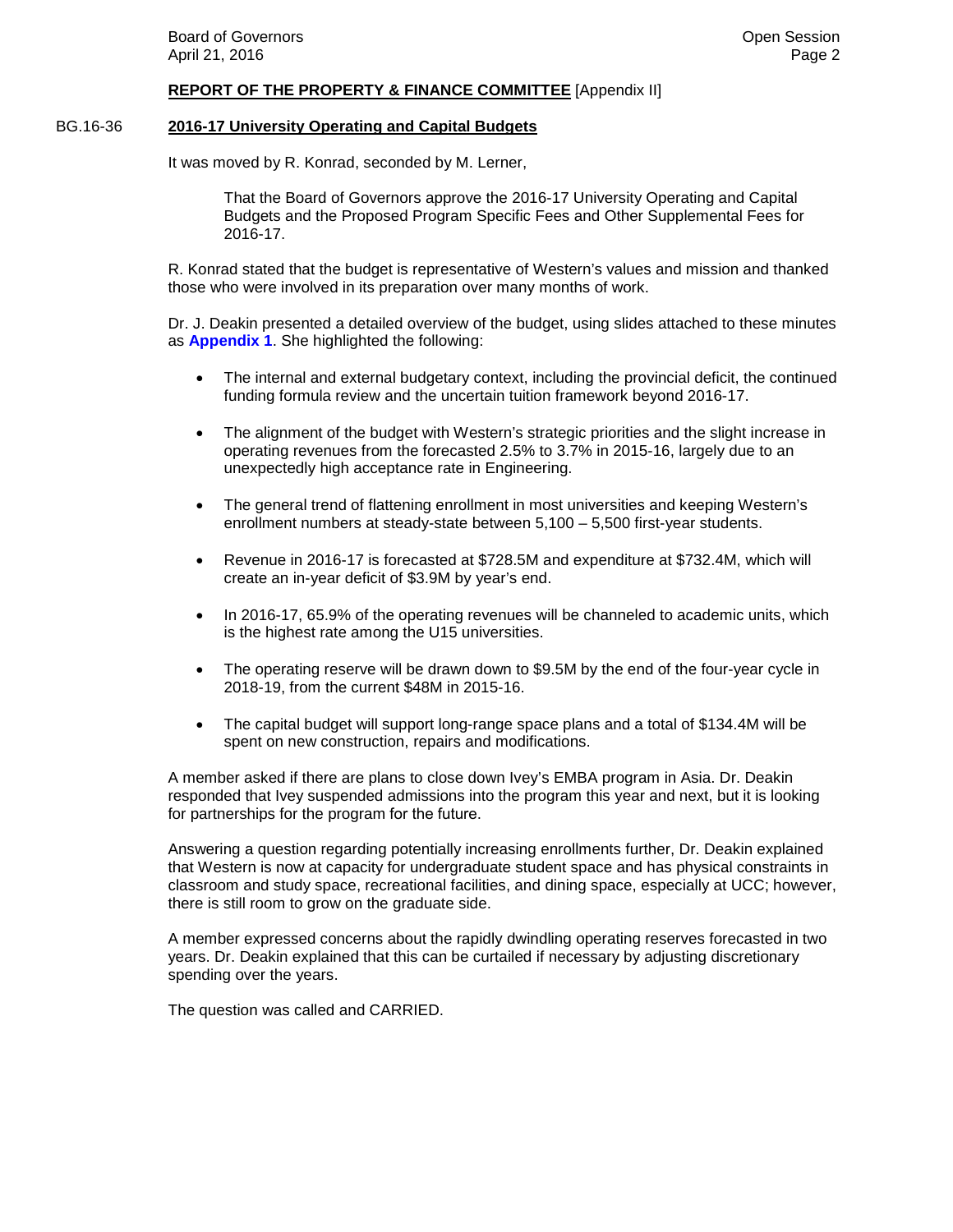**Board of Governors Community Board of Governors Community Community Community Community Community Community Community Community Community Community Community Community Community Community** April 21, 2016 **Page 3** 

#### BG.16-37 **Student Fee-Funded Units, Ancillaries and Academic Supports**

It was moved by R. Konrad, seconded by S. Chrominska,

That the Board of Governors approve the 2016-17 budgets for Student Fee Funded Units, Ancillaries, and Academic Units summarized in the report entitled "Student Fee Funded Units, Ancillaries, Academic Support Units and Associated Companies."

CARRIED

#### BG.16-38 **Student Organization Fee Proposals for 2016-17**

It was moved by R. Konrad, seconded by L. Gainey,

That the organization fees for the University Students' Council for 2016-17 shown in Table 2 (full-time undergraduates) and Table 3 (part-time undergraduates) be approved, as requested by the USC.

That the organization fees for the Society of Graduate Students shown in Table 2 (full-time graduate students – three terms) and Table 3 (part-time graduate students) be approved as requested by SOGS.

That the organization fees for the Honors Business Administration Association for 2016-17 shown in Table 2, note (b) be approved, as requested by the HBAA.

That the organization fees for the Master of Business Administration Association for 2016- 17 shown in Table 2, note (c) be approved, as requested by the MBAA.

#### CARRIED

#### BG.16-39 **Annual Report and Recommendations of the Student Services Committee**

It was moved by R. Konrad, seconded by P. Jenkins,

That the ancillary fees collected by the University be those detailed in Annex 4, as recommended by the Student Services Committee.

In response to a concern regarding the composition of the Student Services Committee, Dr. Deakin responded that the membership is currently under review and once discussions conclude with all student organizations, any proposed changes to the fees protocol and the structure of the committee will be brought forward to the Board.

The question was called and CARRIED.

## BG.16-40 **Information Items Reported by the Property & Finance Committee**

The Report of the Property & Finance Committee, detailed in Appendix II, contained the following items that were received for information by unanimous consent:

- Beryl Ivey Chair in One Health Renaming and Revised Terms of Reference
- Neil McKenzie Chair in Cardiac Care Establishment
- Vickie Blair Fellowship in Vascular Surgery Name Change
- Sheldon H. Weinstein Chair in Diabetes Research Amendments to Terms of Reference
- Quarterly Financial Report (Operating Budgets)
- Investment Committee Report
- Investment Committee Membership
- New Scholarships and Awards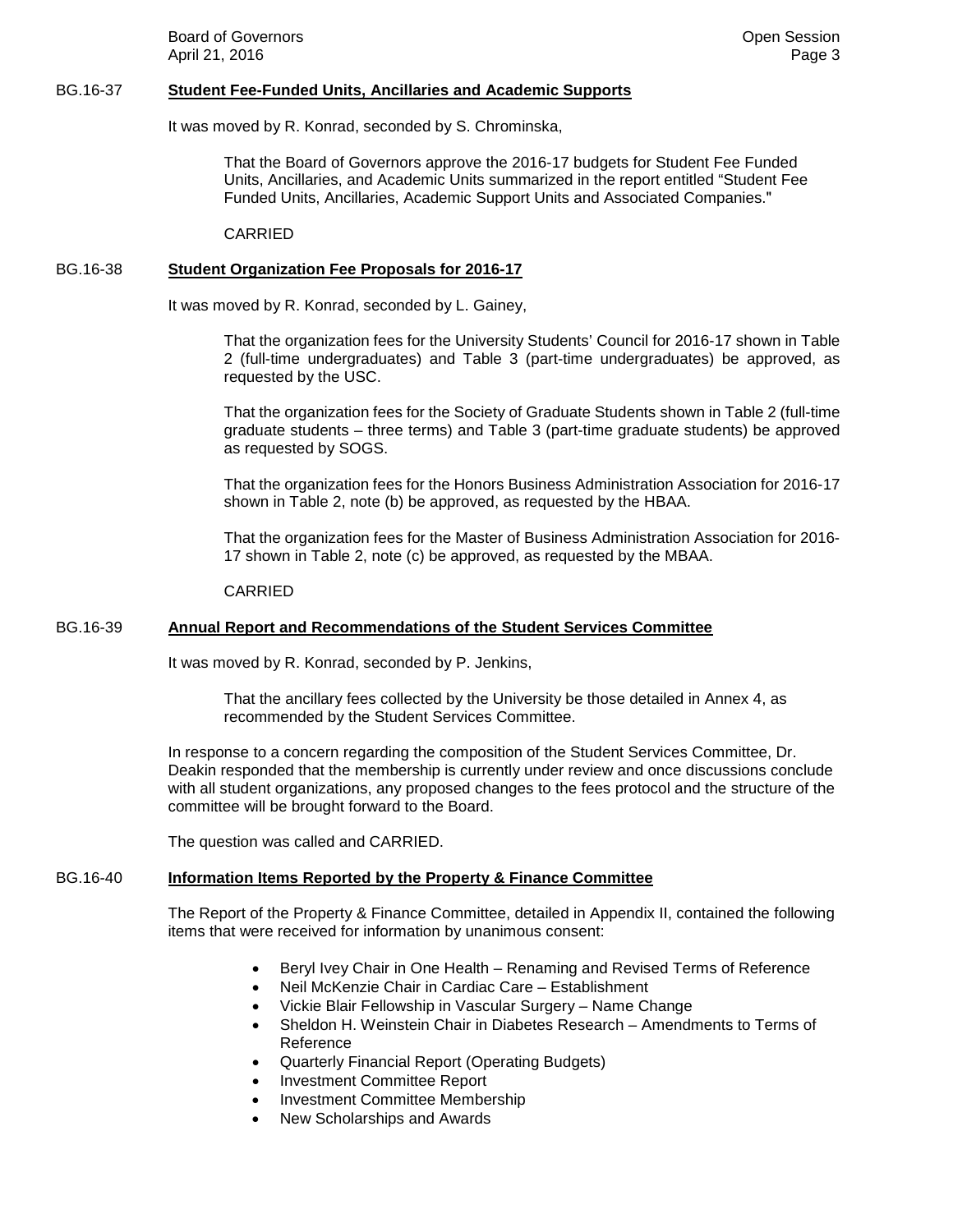#### **REPORT OF THE BY-LAWS COMMITTEE** [Appendix III]

#### BG.16-41 **Amendment to By-Law No. 1 – Paragraph F.1 – Attendance**

It was moved by M. Wilson, seconded by B. Timney,

That By‐Law No. 1, paragraph F.1 be amended to read as follows (amendment in italics):

A quorum of the Board consists of ten members, of whom at least five shall be members appointed or elected under clauses (b), (c), (d), and (h) of Section 9.(1) of the Act. *Attendance at special meetings and at up to two regular meetings per calendar year by teleconferencing or other electronic means is permitted*.

#### CARRIED

#### BG.16-42 **Special Resolution No. 3 – Banking – Revisions to Officer Titles**

It was moved by P. Jenkins, seconded by B. Timney,

That Special Resolution No. 3 – Banking be revised to recognize changes in signatories' titles as follows:

Manager, Treasury & Investments is now Director, Treasury Services Research Accounting Manager is now Director, Research Finance Supervisor of General Accounting/General Accounting System Manager is now Director, Financial Information Systems

CARRIED (By Unanimous Consent)

## BG.16-43 **Governance and By-Laws Committee – Draft Terms of Reference**

The draft terms of reference of the Governance and By-Laws Committee, detailed in Appendix III, Annex 3, were provided for information. G. Kulczycki voiced concern about item 4(k) regarding the development of a process for the review of administrative policies. She noted that many of the policies are complicated and this initiative could become very time consuming. M. Wilson took the concern under advisement noting that it is not the intent of the Governance and By-Laws Committee to take ownership of this process but that the other standing committees will be involved in determining the timing of reviews of policies over which they have oversight.

#### BG.16-44 **Implementation of the Report of the Governance Review Task Force**

Details regarding the implementation of recommendations contained in the report of the Governance Review Task Force, detailed in Appendix III, Annex 4, were received for information. M. Wilson noted that volunteers are sought to assist with the development of a Board performance assessment protocol, orientation, and on-going Board education programs.

#### **REPORT OF THE SENIOR OPERATIONS COMMITTEE** [Appendix IV]

## BG.16-45 **Affiliation Agreement with Museum of Ontario Archaeology**

It was moved by L. Gainey, seconded by B. Timney,

That the Board of Governors approve the proposed Affiliation Agreement with the Museum of Ontario Archaeology, attached as Appendix IV, Annex 1.

J. Deakin noted that the changes will make the Museum more independent and allow flexibility in its operations. The new relationship will allow the Museum to take responsibility for its own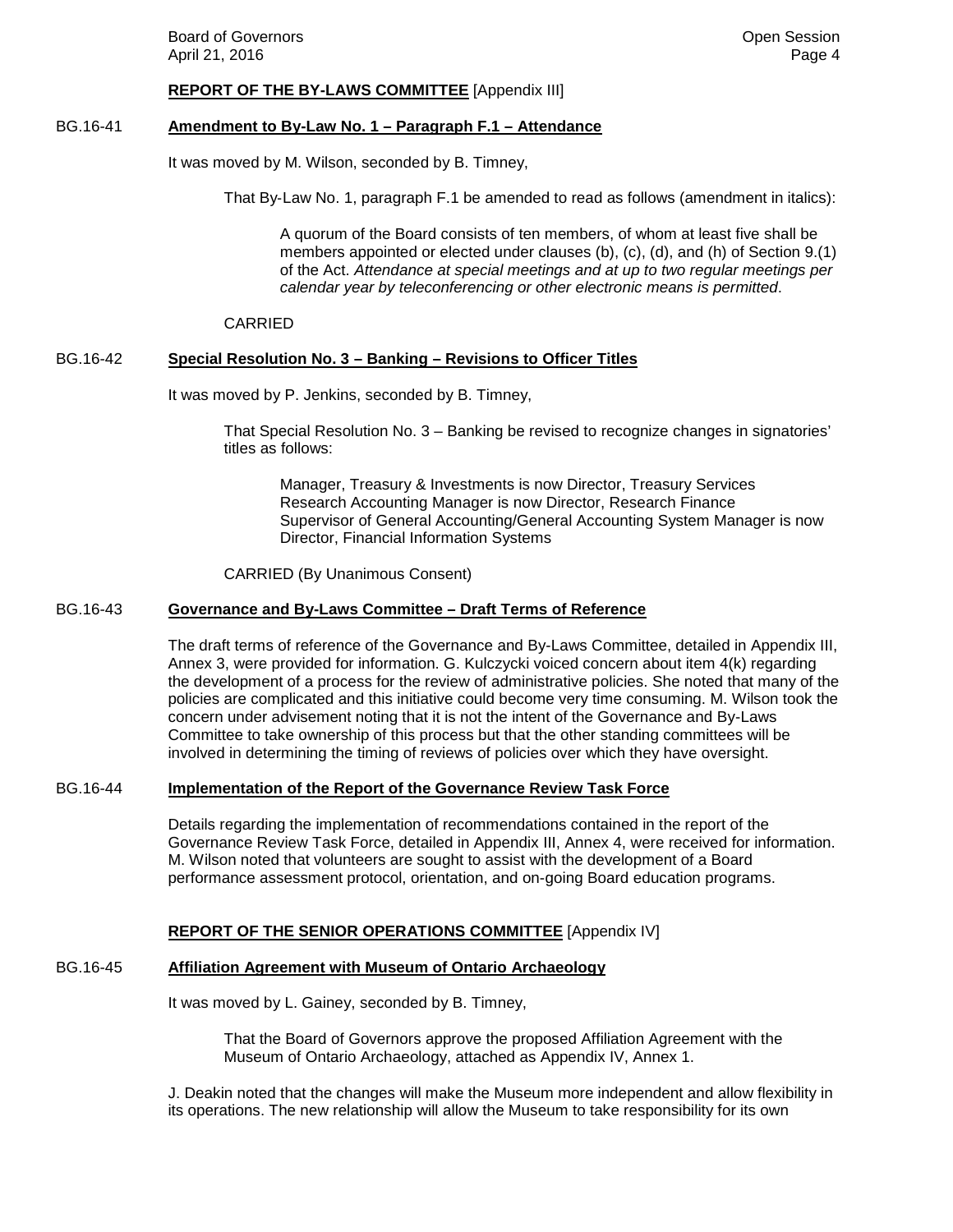**Board of Governors Community Board of Governors Community Community Community Community Community Community Community Community Community Community Community Community Community Community** April 21, 2016 **Page 5** 

financial future without impacting the University, while maintaining the academic and research relationship between the two institutions.

The question was called and CARRIED

#### BG.16-46 **Code of Student Conduct Review Committee**

It was moved by P. Jenkins, seconded by B. Timney,

That the Board of Governors strike a review committee for the Code of Student Conduct with membership as follows:

A Dean or Associate Dean appointed by the President (Chair) Associate Vice-President, Student Experience Associate Vice-President, Housing and Ancillary Services (or designate) Vice-Provost (Graduate & Postdoctoral Studies) (or designate) Chair, University Disciplinary Appeals Committee President of USC (or designate) President of SOGS (or designate) University Legal Counsel Associate University Secretary

CARRIED (By Unanimous Consent)

## BG.16-47 **Information Items Reported by the Senior Operations Committee**

The report of the Senior Operations Committee, detailed in Appendix IV, contained the following items that were received for information by unanimous consent:

 Appointments to University Discipline Appeals Committee Appointment to the Audit Committee

Note: M. Jadd and J. Scarfone were found to be ineligible for membership on UDAC because they are students at an Affiliate University College. Two undergraduate students will be appointed in May to UDAC.

## **REPORT OF THE AUDIT COMMITTEE** [Appendix V]

## BG.16-48 **Campus Community Police Service – 2015 Annual Report**

The Campus Community Police Service – 2015 Annual Report, detailed in Appendix V, Annexes 1a and 1b, was received for information. A member voiced concern about the few number of women on the Campus Community Police Service (CCPS). G. Kulczycki provided an overview of staffing: 27 personnel with 12 special constables plus four sergeants for day-to-day operations; four communications staff; one sergeant who does accreditation and one sergeant who oversees Crime Prevention Through Environmental Design (CPTED). There are 20 male employees and seven female employees. All five communications officers are female; one administrative officer is female and the CPTED sergeant is female. Ten female employees since 2007 have been hired away by city police agencies. There is an ongoing effort to attract and retain female police officers.

Responding to a comment that the number of mental health cases dealt with by Campus Police is increasing, G. Kulczycki said that police must be involved in cases where students are in sufficient distress to be taken to the hospital. The development of a mobile crisis team in London has assisted Campus Police on several occasions. However, she noted that Western has a significant number of supports in place for students and currently has no wait lists for other mental health supports such as psychologists, counsellors, social workers, or peer support. The Wellness Education Centre is now open in the UCC and will help students identify what support is available to them.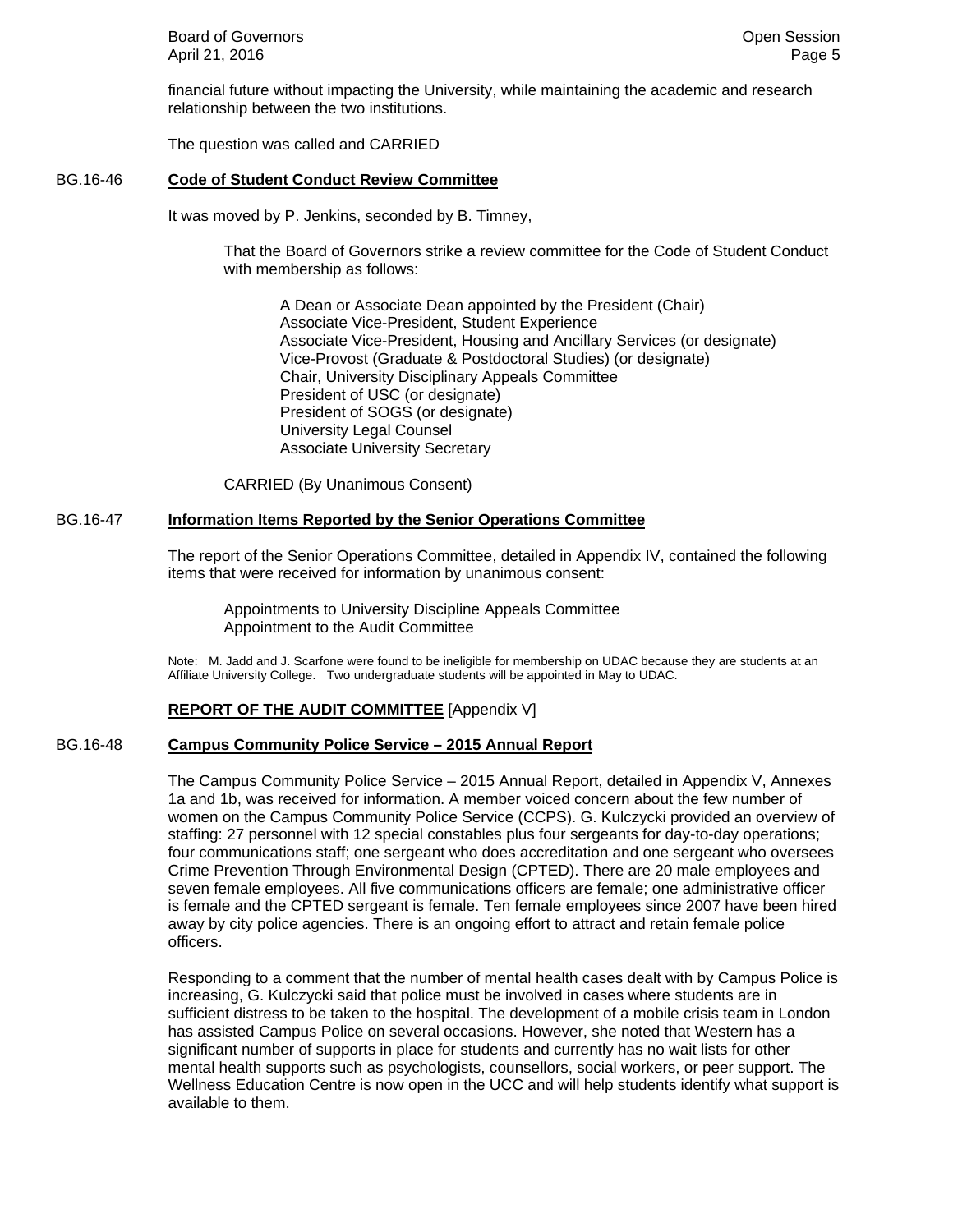**Board of Governors Community Board of Governors Community Community Community Community Community Community Community Community Community Community Community Community Community Community** April 21, 2016 **Page 6** 

#### BG.16-49 **Information Item Reported by the Audit Committee**

The report of the Audit Committee, detailed in Appendix V, contained the following item that was received for information by unanimous consent:

Western Office of the Ombudsperson Annual Report 2014-15

#### **REPORT OF THE FUND RAISING AND DONOR RELATIONS COMMITTEE** [Appendix VI]

#### BG.16-50 **Information Item Reported by the Fund Raising and Donor Relations Committee**

The report of the Fund Raising and Donor Relations Committee, detailed in Appendix VI, contained the following item that was received for information by unanimous consent:

Fundraising Activity Quarterly Report to January 31, 2016

## **ITEMS REFERRED BY SENATE** [Appendix VII]

#### BG.16-51 **Performance Indicators Report**

The Board received for information the Performance Indicators Report detailed in Appendix VII, Annex 4. J. Deakin provided an overview of the report using slides contained in **[Appendix 2](#page--1-0)**.

A member asked if students' well-roundedness was measured anywhere, as the charts only provide information about entering grades. Dr. Deakin responded that it is not explicitly measured, but a lot of programs use other tools during their admission process, such as portfolios, personal statements or performance tests.

In response to the question whether increased entering grades created an increased level of mental health issues because of pressure on students, Dr. Deakin explained that schools across the province are dealing with the same mental health issues. Given the variability of entrance standards across the system, there would not seem to be a correlation.

A member raised concern about local students not being able to get into Western due to high entering grade requirements, thus creating a potential financial burden for local families whose children might not be able to stay in London. Dr. Deakin responded that the three affiliated university colleges have lower entrance grades, which might alleviate the problem somewhat. She also mentioned that a small number of places will be created in the Faculty of Arts and Humanities this year for students with lower entering averages on a trial basis, as one measure to help that Faculty boost its enrollment.

#### BG.16-52 **Information Items Reported by Senate**

Appendix VII, Items Referred by Senate, contained the following items that were received for information by unanimous consent:

- 2016-17 University Operating and Capital Budgets
- 2016 Entrance Standards for Undergraduate First-Year Admissions
- Five Year Enrolment Projections
- Report on Year One Class and Entering Averages
- Report from the Provost's Task Force on University Budget Models
- Report of the Graduate Funding Subcommittee on the Provost's Task Force on Budget Models
- Working Group on Information Security (WGIS) 2015 Annual Report
- Report of the Academic Colleague
- Teaching Award Recipients 2015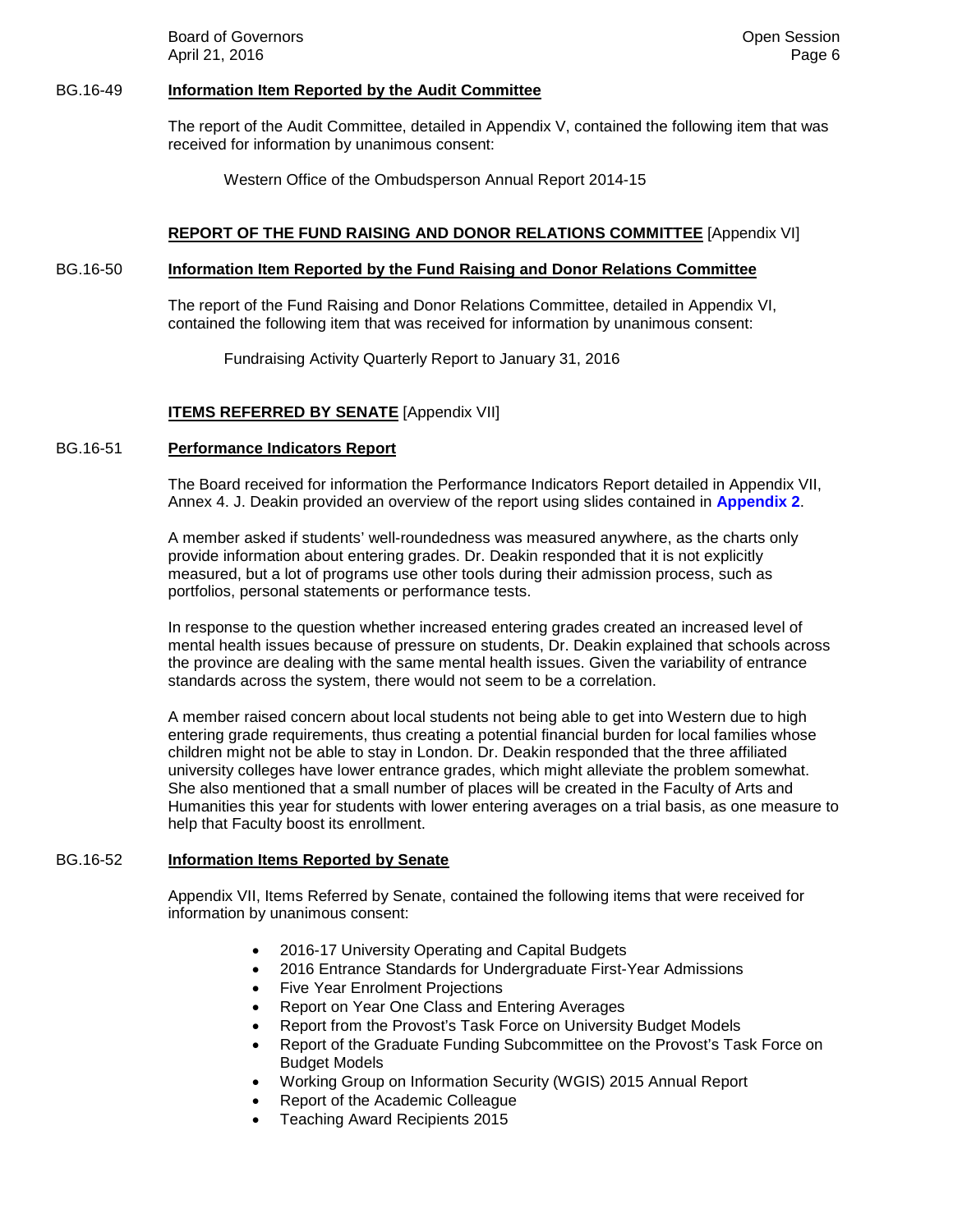Board of Governors **Contact Session**<br>April 21, 2016 **Property** Open Session April 21, 2016

- Report of the Honorary Degrees Committee
- Board Report on Senate Agenda

#### **QUESTIONS FROM MEMBERS**

## BG.16-53 **University Maintenance**

Responding to a question about maintenance on campus and the recent closure of the University bridge, G. Kulczycki said that regular inspections occur and that a preventative maintenance program is in place. An infrastructure study is underway to review safety as well as adequacy. This report will come to the Board in due course.

The meeting adjourned to the *confidential session*.

H. Hassan I. Birrell<br>
Chair **I. Birrell**<br>
Chair **I. Birrell** 

\_\_\_\_\_\_\_\_\_\_\_\_\_\_\_\_\_\_\_\_\_\_\_\_ \_\_\_\_\_\_\_\_\_\_\_\_\_\_\_\_\_\_\_\_\_\_ Secretary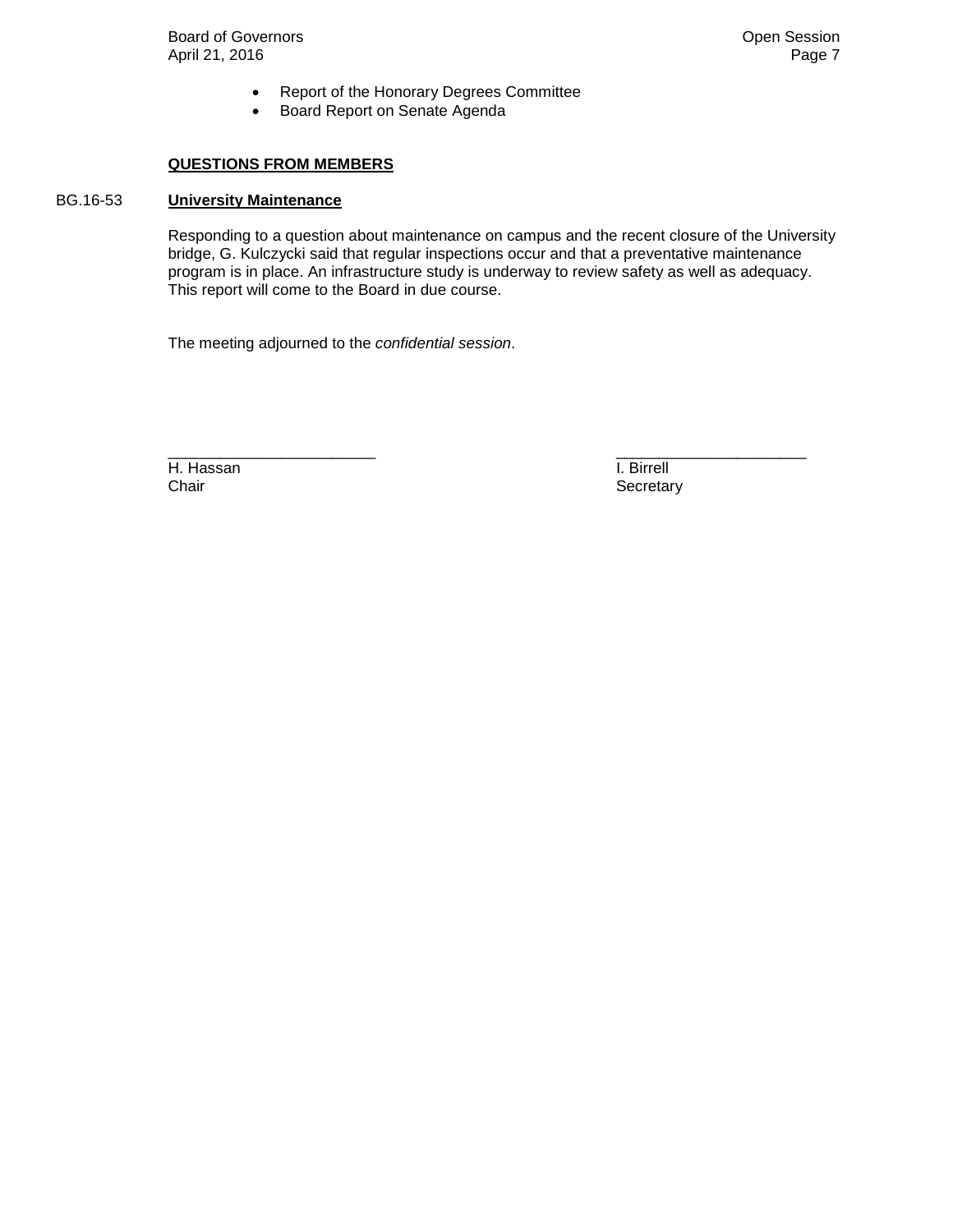

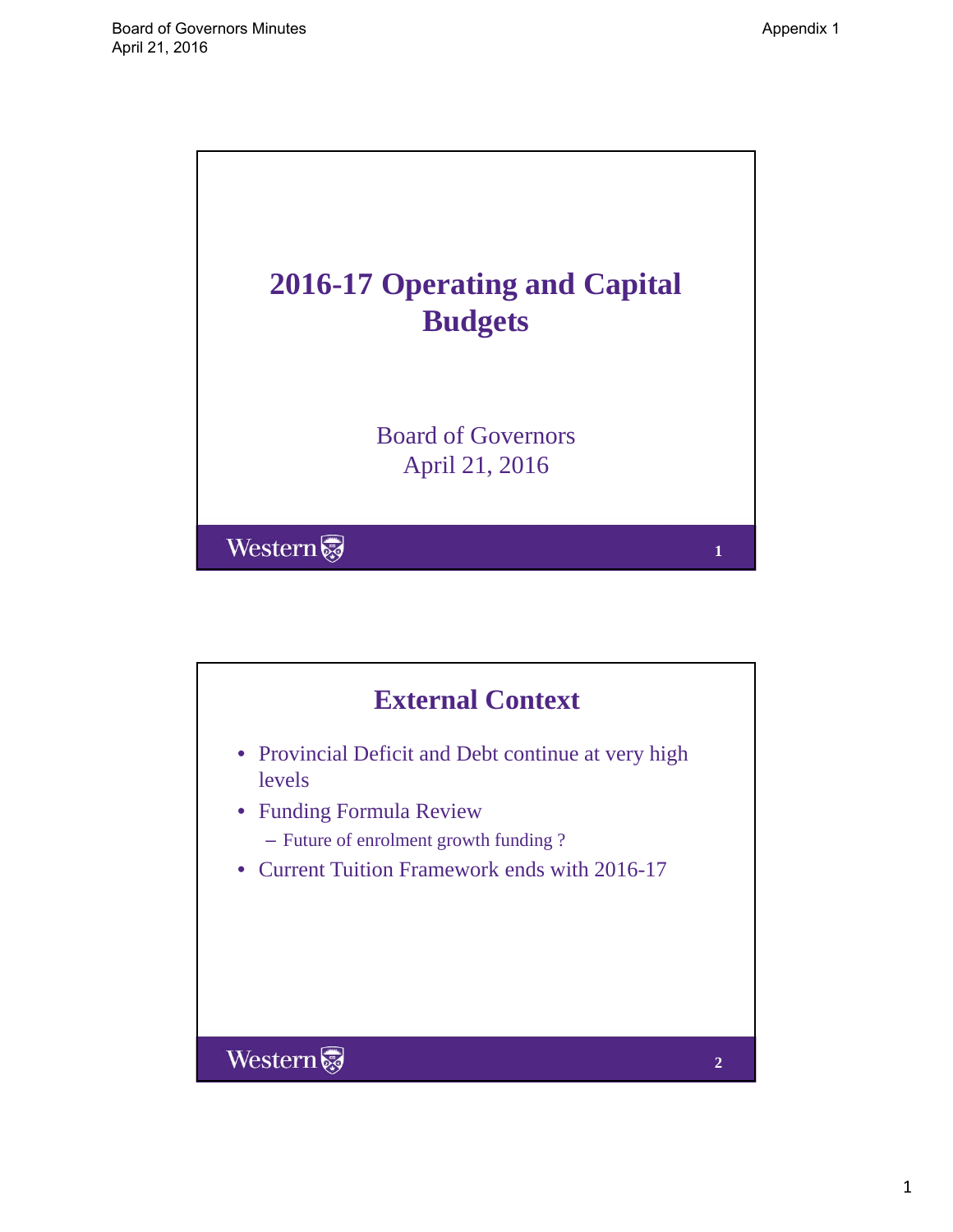**3**



- Moving to Second Year of 4-Year Plan
- Recommendations Guided by Strategic Plan
- Enrolments reaching Steady-State
	- Undergraduate: First-Year Class of about 5,100
		- With 550 International growing to 600
	- Graduate: as per Faculty Plans
- Revenue Sharing Continues (contingent on enrolments)
- Tuition Rates for 2016-17
	- Domestic Rates at Maximum of 3% Overall
	- Undergrad Int'l: still moving towards Ontario-U6 levels

Western

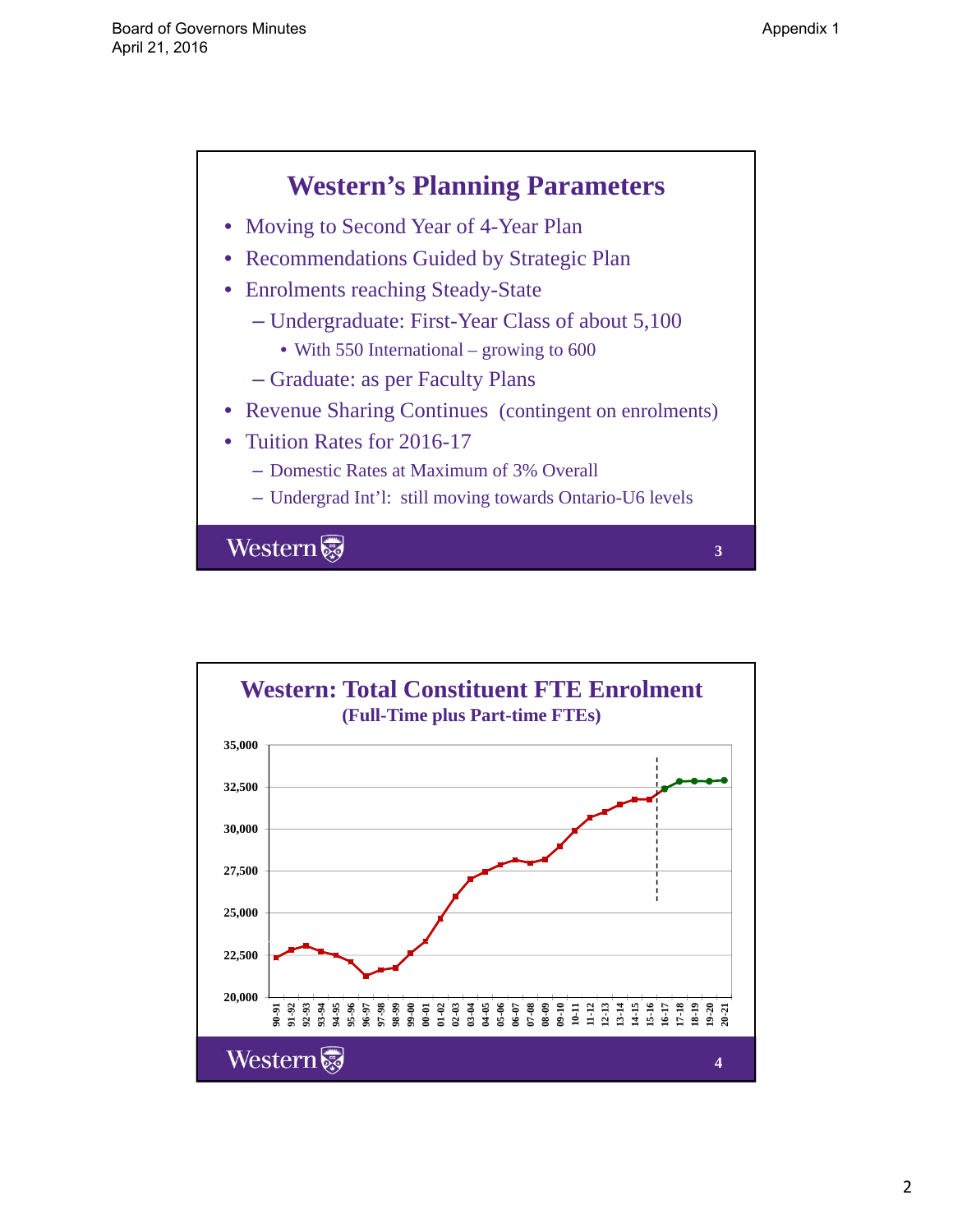

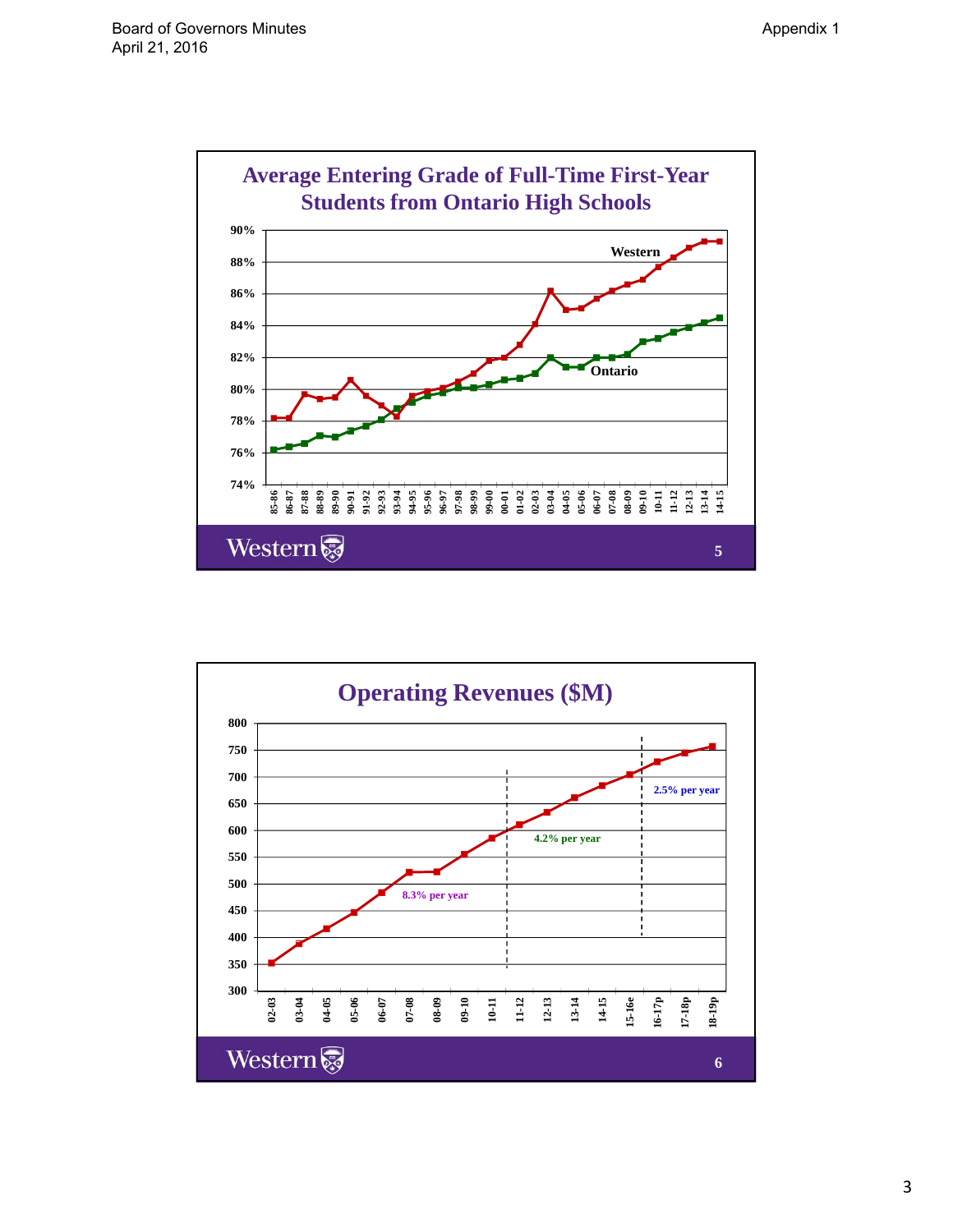

# **Summary of the 2016-17 Operating Budget (Table 2)**

- **Revenue Forecast**  $= $ 728.5M$  $-$ **Increase of 3.4%** 
	- **Expenditure Plan**  $= $732.4M$ – **Increase of 5.3%**
- **Projected In-Year Position = \$ -3.9M**
- **Projected Operating Reserve = \$ 44.1M** – **Forecast to be at \$9.5M at end of 4-year period**

Western

**8**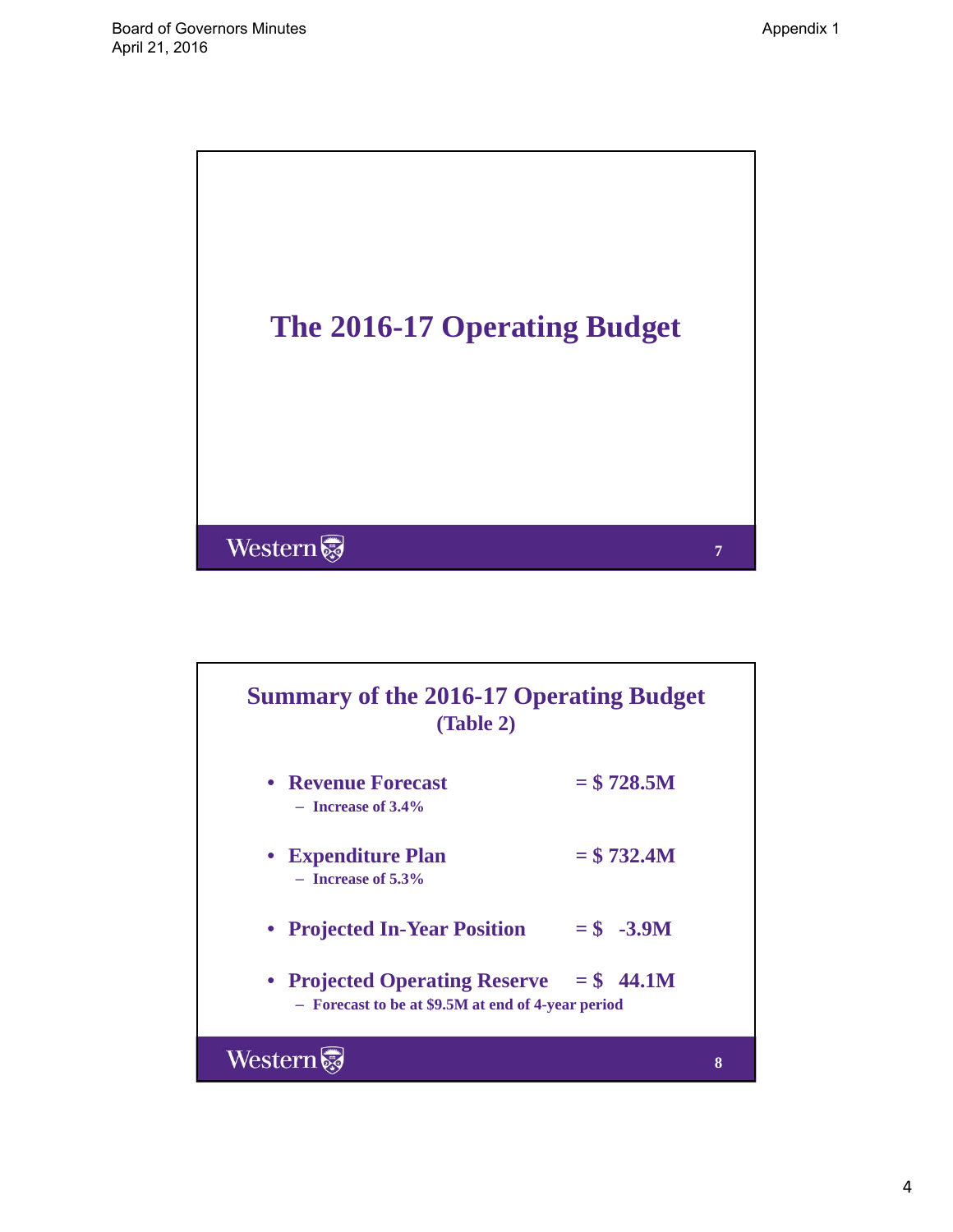

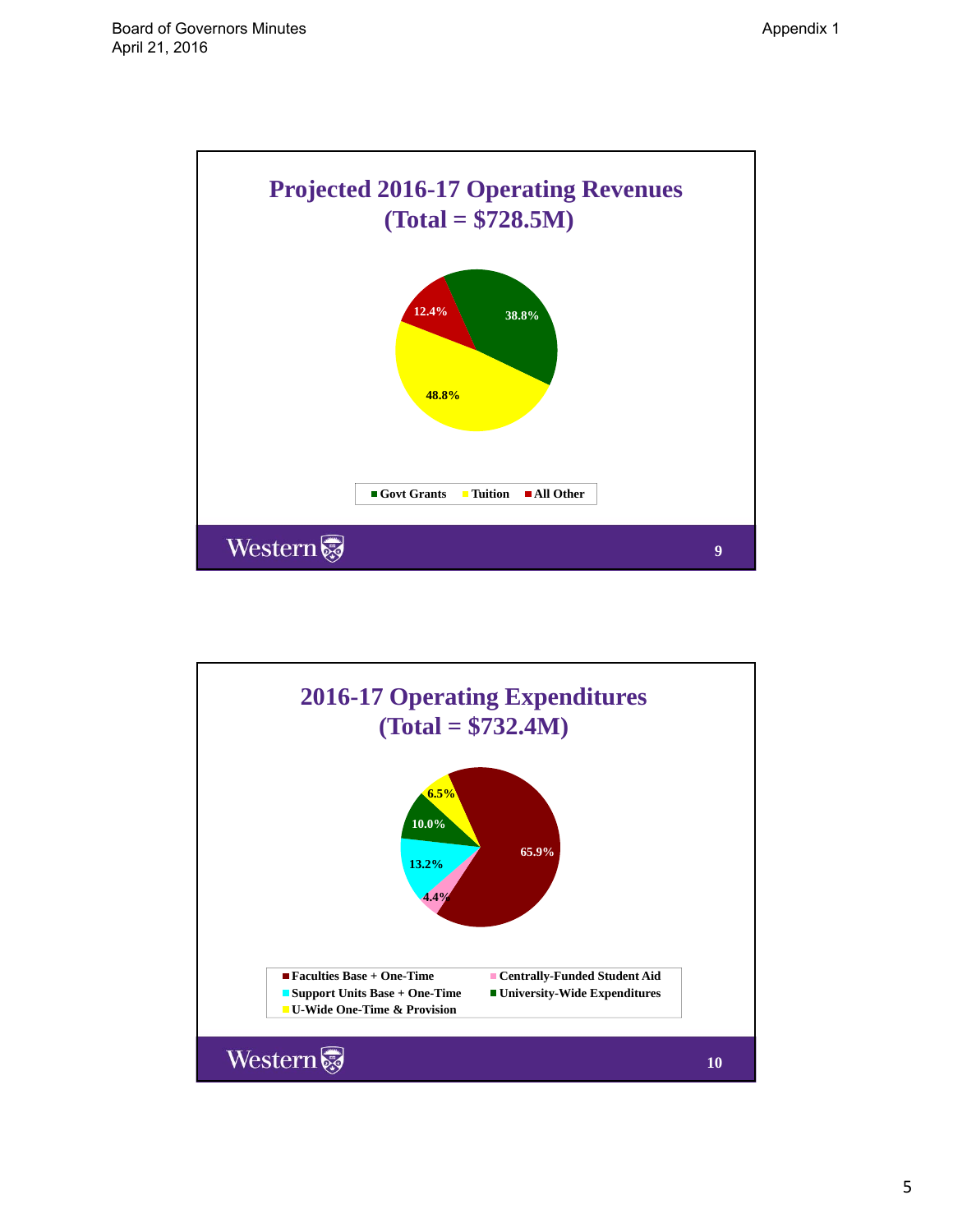| <b>Pillar</b>    | <b>Priority</b>                                                                                                     |
|------------------|---------------------------------------------------------------------------------------------------------------------|
| 1                | <b>RAISING OUR EXPECTATIONS: CREATE A</b><br><b>WORLD-CLASS RESEARCH AND SCHOLARSHIP</b><br><b>CULTURE</b>          |
| $\mathcal{D}$    | <b>LEADING IN LEARNING: PROVIDE CANADA'S</b><br><b>BEST EDUCATION FOR TOMORROW'S GLOBAL</b><br><b>LEADERS</b>       |
| $\mathbf{3}$     | <b>REACHING BEYOND CAMPUS: ENGAGE</b><br>ALUMNI, COMMUNITY, INSTITUTIONAL &<br><b>INTERNATIONAL PARTNERS</b>        |
| $\blacktriangle$ | <b>TAKING CHARGE OF OUR DESTINY:</b><br><b>GENERATE AND INVEST NEW RESOURCES IN</b><br><b>SUPPORT OF EXCELLENCE</b> |

| <b>Initiative</b>                                                                           | <b>Investment</b>                                                  | <b>Strategic</b><br><b>Plan Pillars</b> |
|---------------------------------------------------------------------------------------------|--------------------------------------------------------------------|-----------------------------------------|
| <b>Support for the Long-Range Space Plan</b><br>The Integrated Learning & Innovation Centre | \$15 M One-Time                                                    | 1, 2                                    |
| <b>Strategic Expansion of Engineering</b>                                                   | \$5.5 M One-Time $\&$<br>\$800K Base (self-<br>funding plan)       | 1, 2, 4                                 |
| <b>Scholarship Initiatives in SSHRC Disciplines</b><br><b>Endowment</b>                     | \$5 M One-Time &<br>One-Time \$200K                                | 1, 4                                    |
| <b>Pedestrian-Friendly Initiatives &amp; Campus Safety</b>                                  | \$2 M One-Time                                                     | $\overline{2}$                          |
| <b>Strengthen Library Acquisitions Budget</b>                                               | \$1.1 M One-Time $\&$<br>\$250 K Base (in each<br>of next 3 years) | 1, 2, 4                                 |
| <b>Energy Conservation Initiatives</b>                                                      | \$1.5 M One-Time                                                   | $\boldsymbol{\Lambda}$                  |
| <b>Entrepreneurship Initiatives</b>                                                         | \$1 M One-Time                                                     | 1, 2                                    |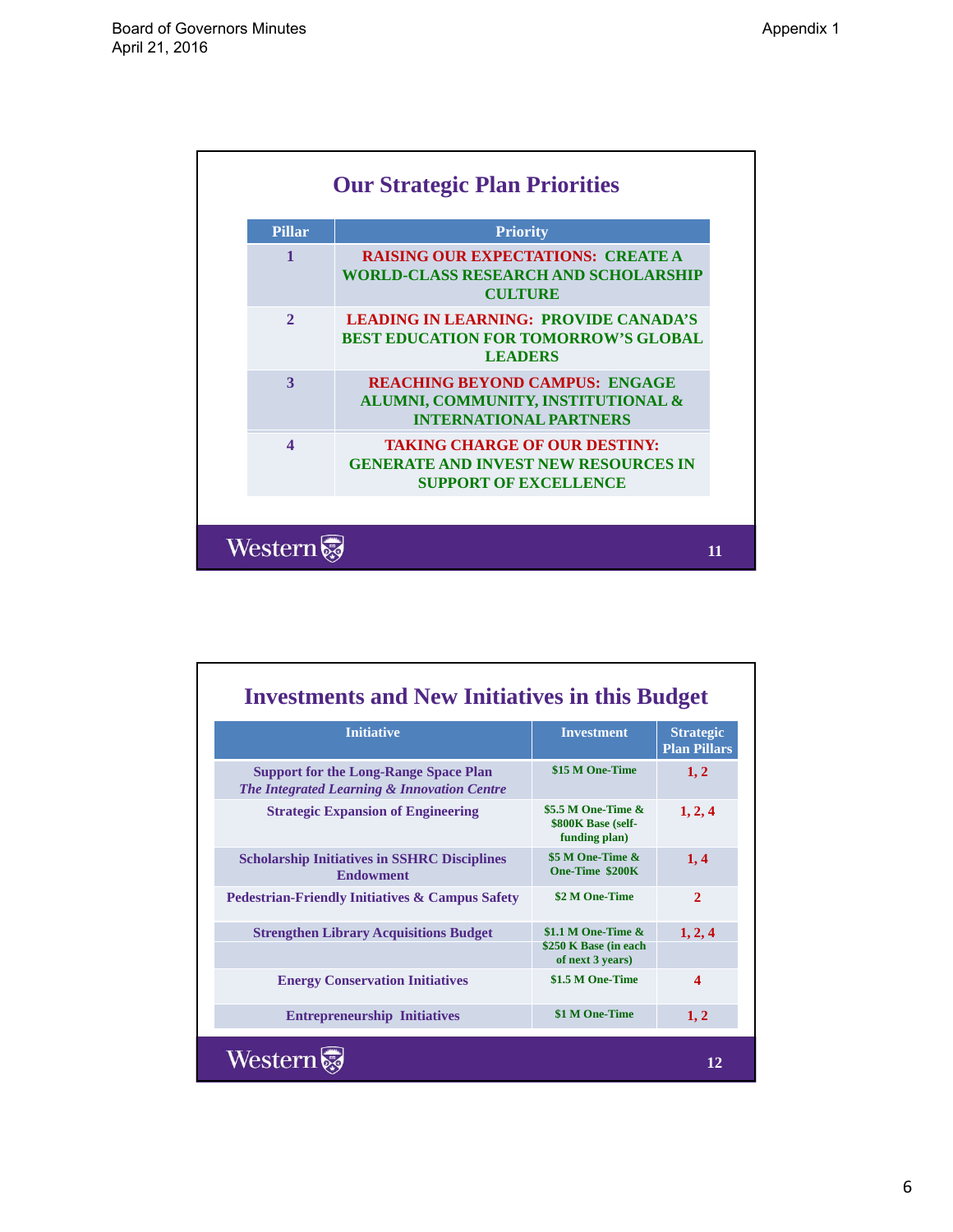| <b>Investments and New Initiatives in this Budget</b>     |                   |                                         |  |  |
|-----------------------------------------------------------|-------------------|-----------------------------------------|--|--|
| <b>Investment / New Initiative</b>                        | <b>Investment</b> | <b>Strategic</b><br><b>Plan Pillars</b> |  |  |
| <b>Alice Munro Endowed Chair in Creativity</b>            | \$500 K One-Time  | $1\,3,4$                                |  |  |
| <b>University Advertising Initiatives</b>                 | \$500K One-Time   | 3                                       |  |  |
| <b>Major Facilities/Infrastructure Needs in Faculties</b> | \$6.6 M One-Time  | $\overline{2}$                          |  |  |
|                                                           |                   |                                         |  |  |
|                                                           |                   |                                         |  |  |
|                                                           |                   |                                         |  |  |
| Western                                                   |                   | 13                                      |  |  |

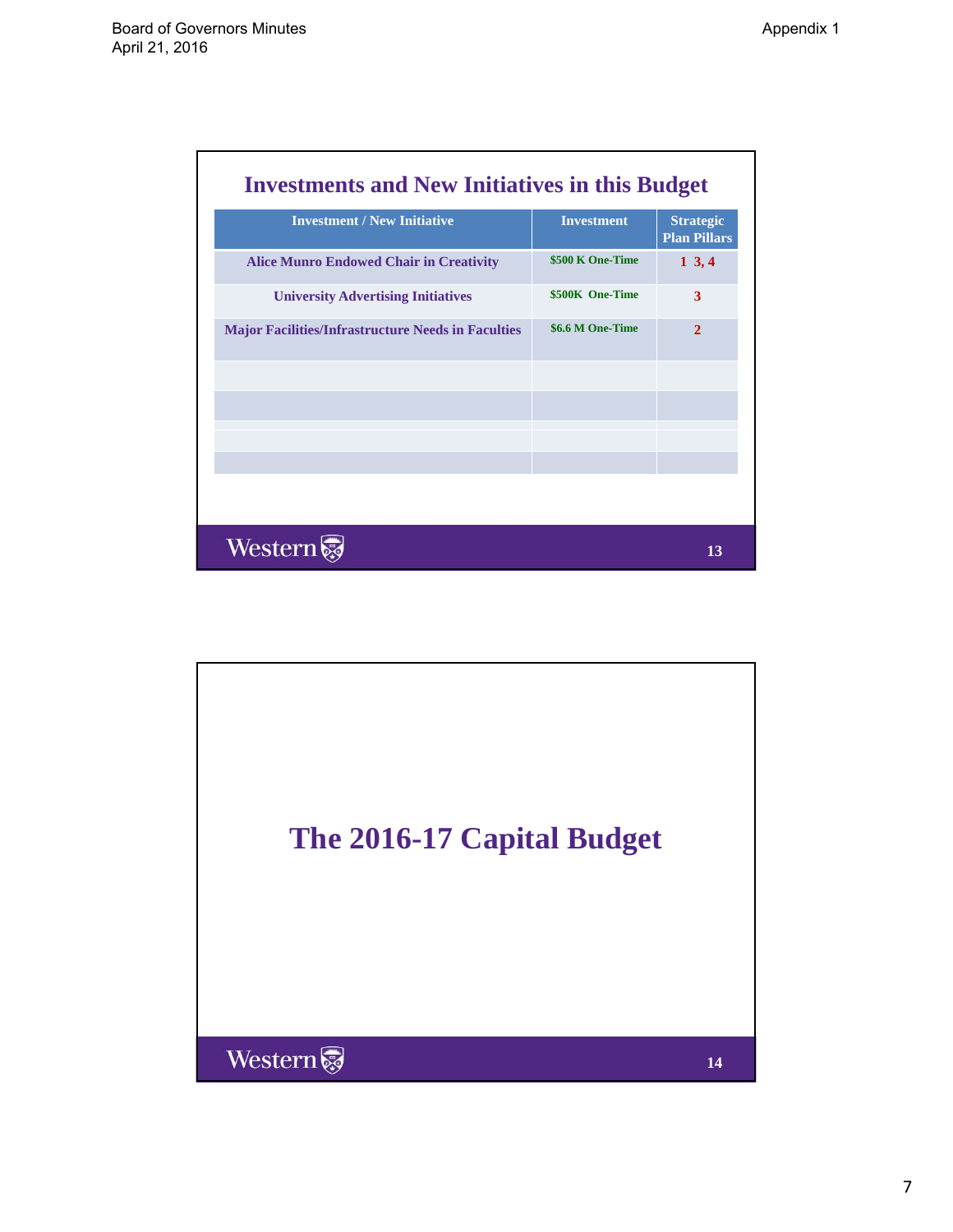**15**

## **Overview of the 2016-17 Capital Budget** • **Supports Long-Range Space Plan** (Table 14) • Major Projects: Underway or Soon-to-Start  $-$  Music Building – Academic Building to House FIMS and Nursing – Medical Research Facilities (M & I) – Modernization of University College – Interdisciplinary Research Building – New Engineering Building – Follow-on Projects in HSA and NCB – Integrated Learning and Innovation Centre – University-wide Infrastructure Projects

– Parking-related Projects

Western

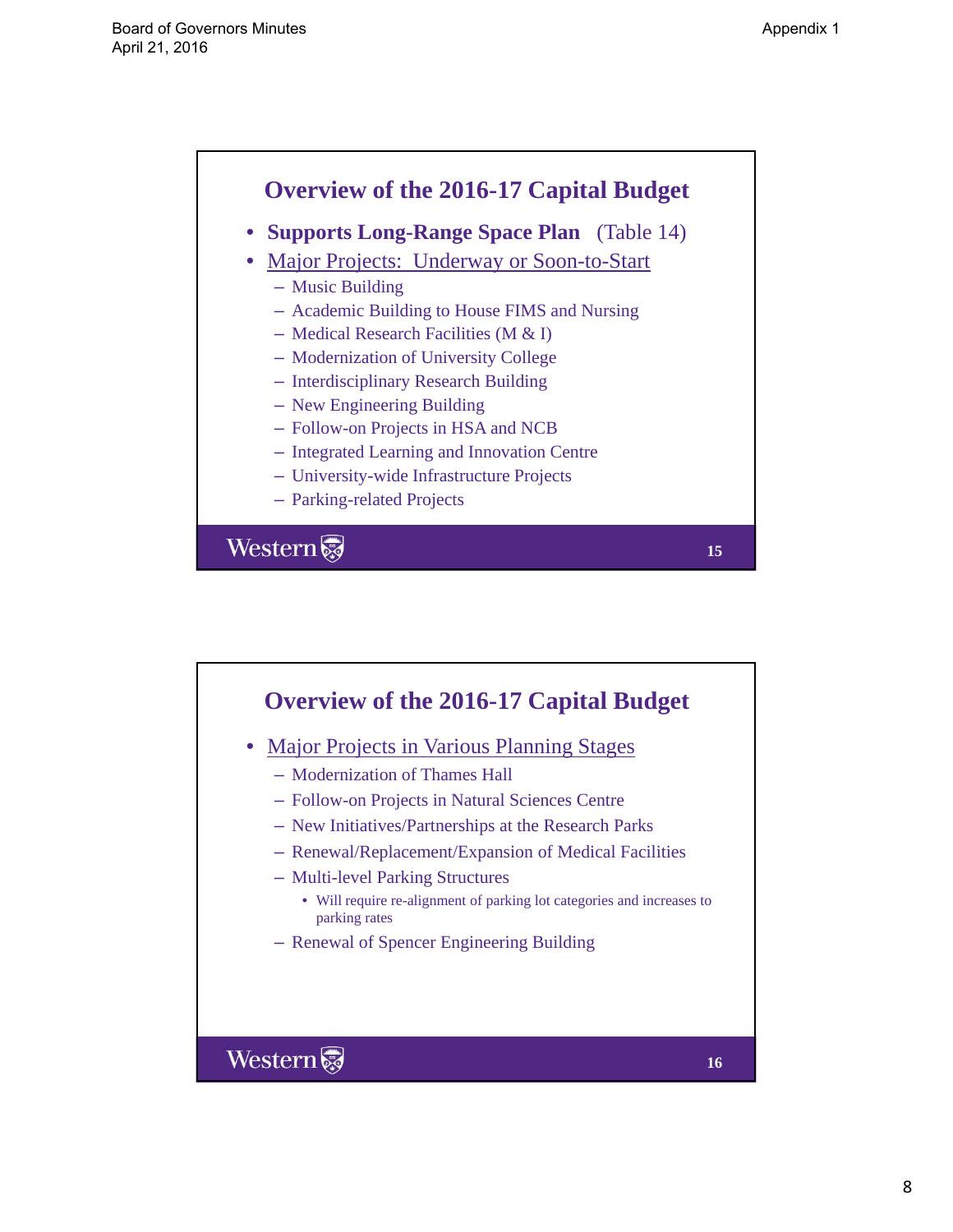

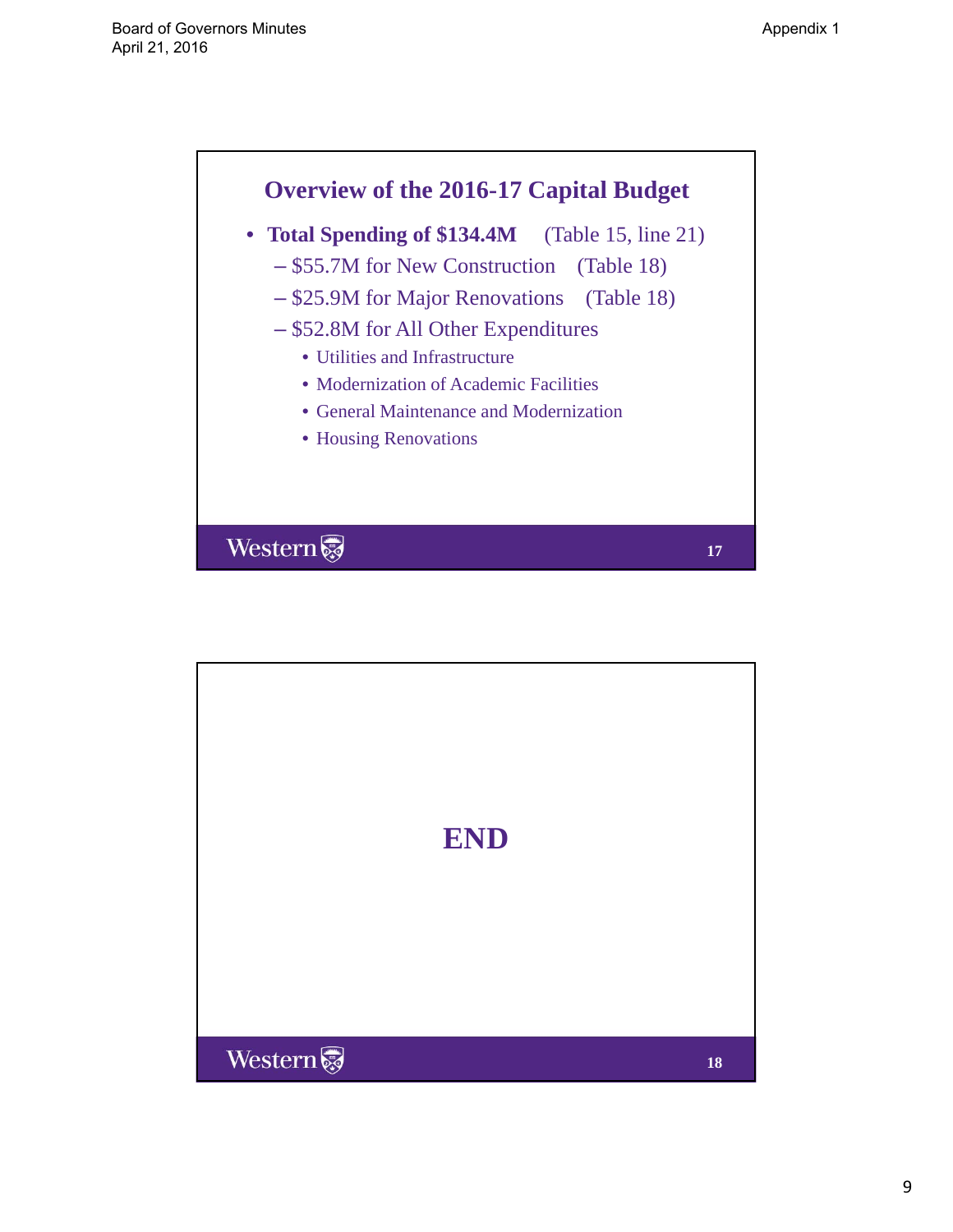

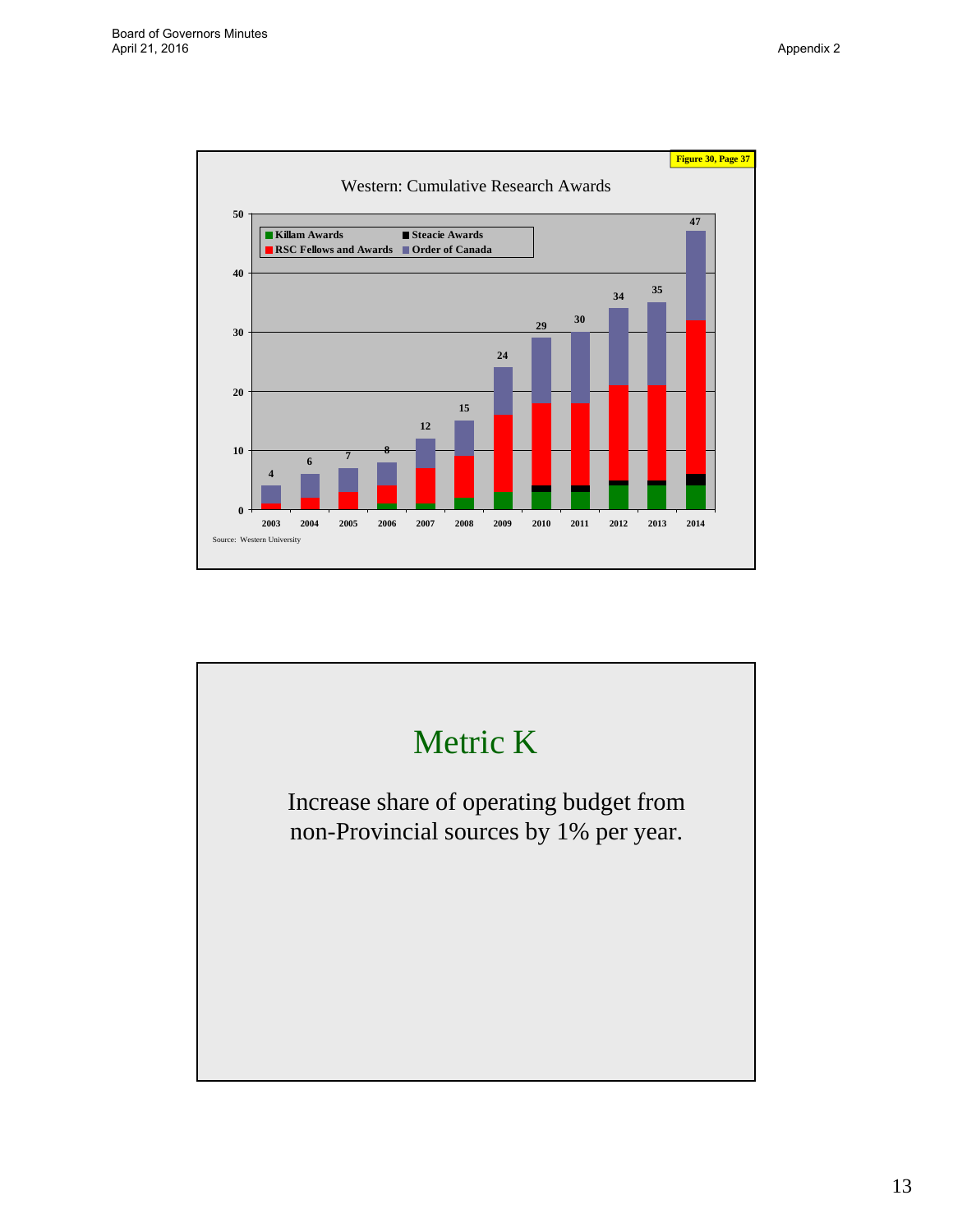

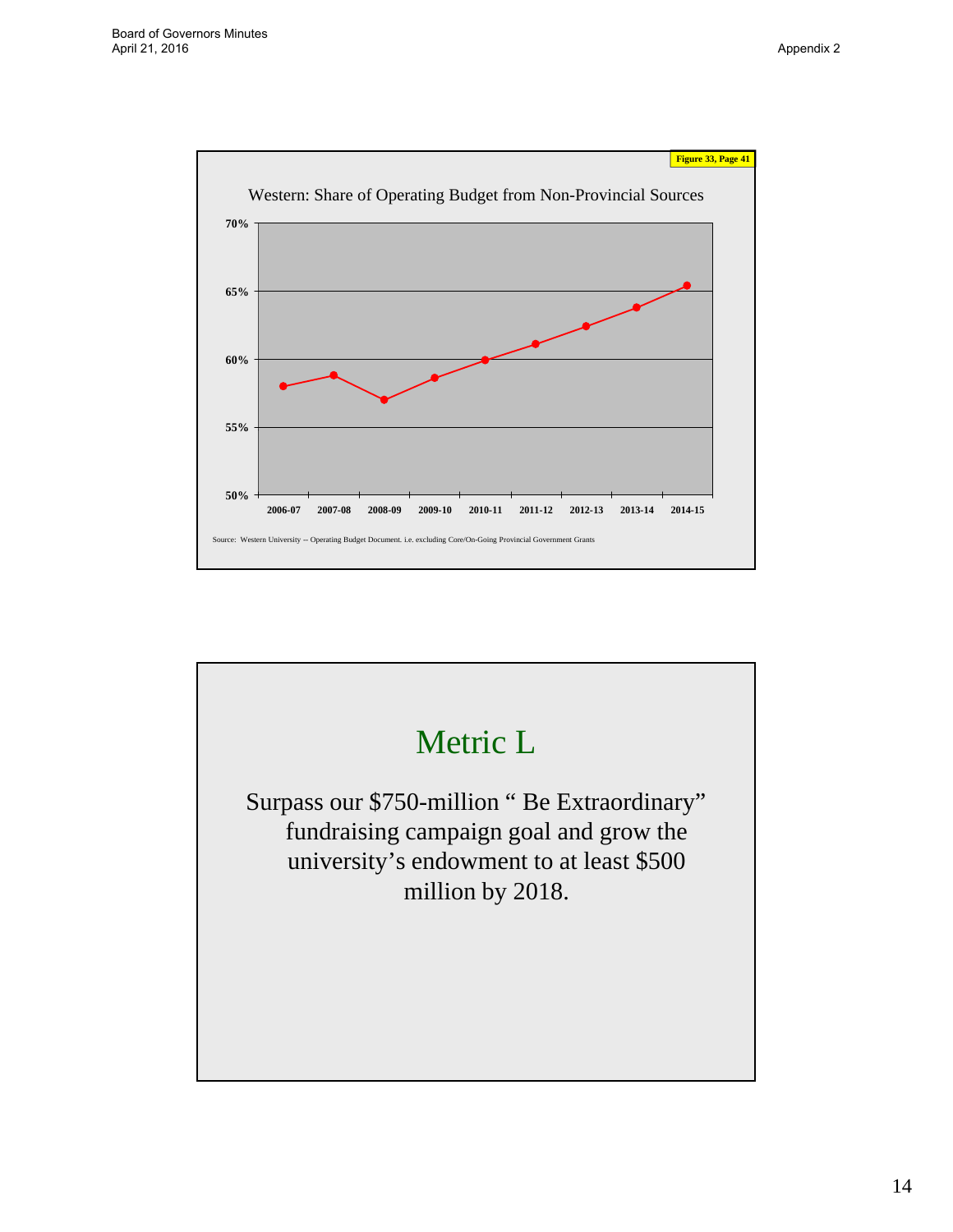

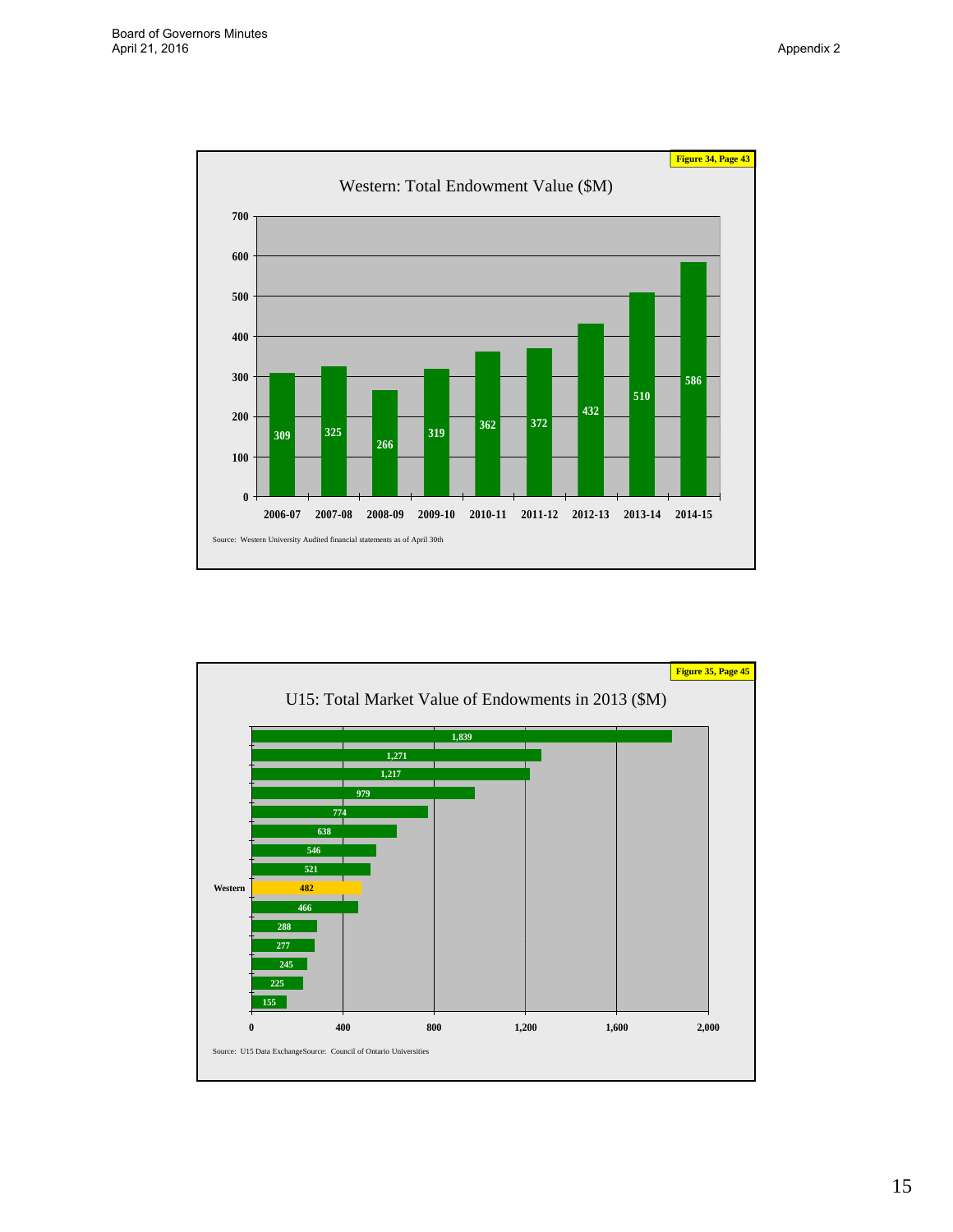